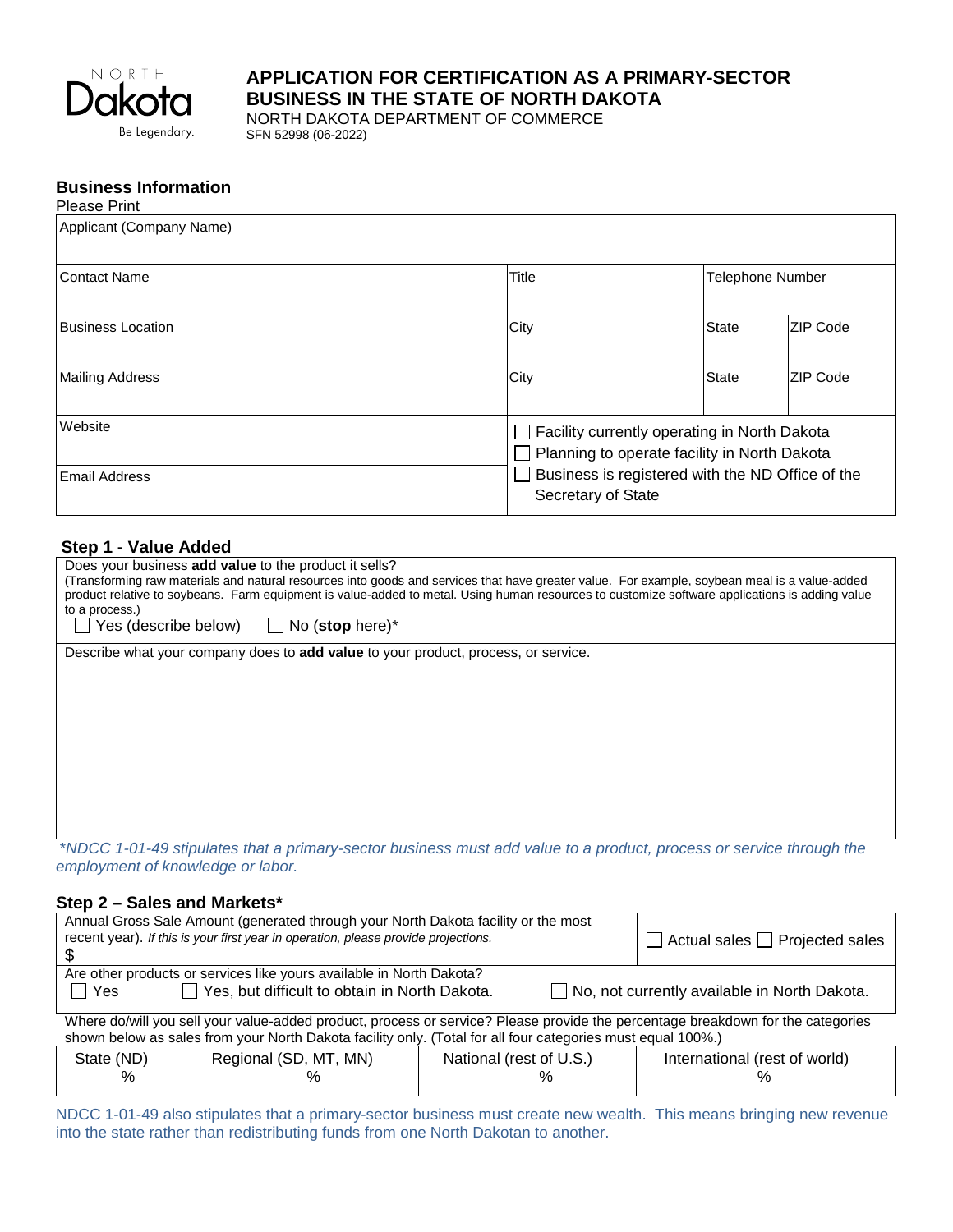### **Step 3 - Value Stream\***

As a supplier or sub-contractor, what percentage of your gross sales results from sales of your goods to other North Dakota companies that further process and ultimately sell those goods outside of the state? **%** 

 Examples: Producing components that another company uses to build a larger or more complicated piece of equipment. Developing software for a company that incorporates it into its final product and sells it nationally.)

### **Please list the name, city and state of ND companies to which you sell your product or service (maximum of 4 companies needed).** Do not include strictly wholesale or retail operations.

 *(While you might not bring dollars directly into the state, you may be part of a process that does.)*

| Company | City/State |
|---------|------------|
|         |            |
|         |            |
|         |            |
|         |            |

Examples: If your company manufactures a product, list companies that purchase your product and use it as a component in their product's manufacture. If your company processes food, list food processors that buy your product and add value to it before taking the item they produce to market.

#### *\*Consistent with North Dakota law, information contained in the steps 2 & 3 will be kept confidential within North Dakota government.*

## **Step 4 – Production Agriculture**

Complete this section only if your product might be considered production agriculture. If not, skip to signature portion below.

| <b>Business location</b><br>$\Box$ On or near farm                                           | Apart from farm headquarters |  |  |  |
|----------------------------------------------------------------------------------------------|------------------------------|--|--|--|
| Who runs the business?<br>$\Box$ Farm operator and farm operator's partners $\Box$ Employees |                              |  |  |  |
| <b>Business ownership</b><br>Part of regular farm enterprise<br>□ Investor-owned             |                              |  |  |  |

The undersigned certifies that the information provided in this document is true and accurate.

| Name (Please print) | Title |
|---------------------|-------|
|                     |       |
| Signature           | Date  |
|                     |       |